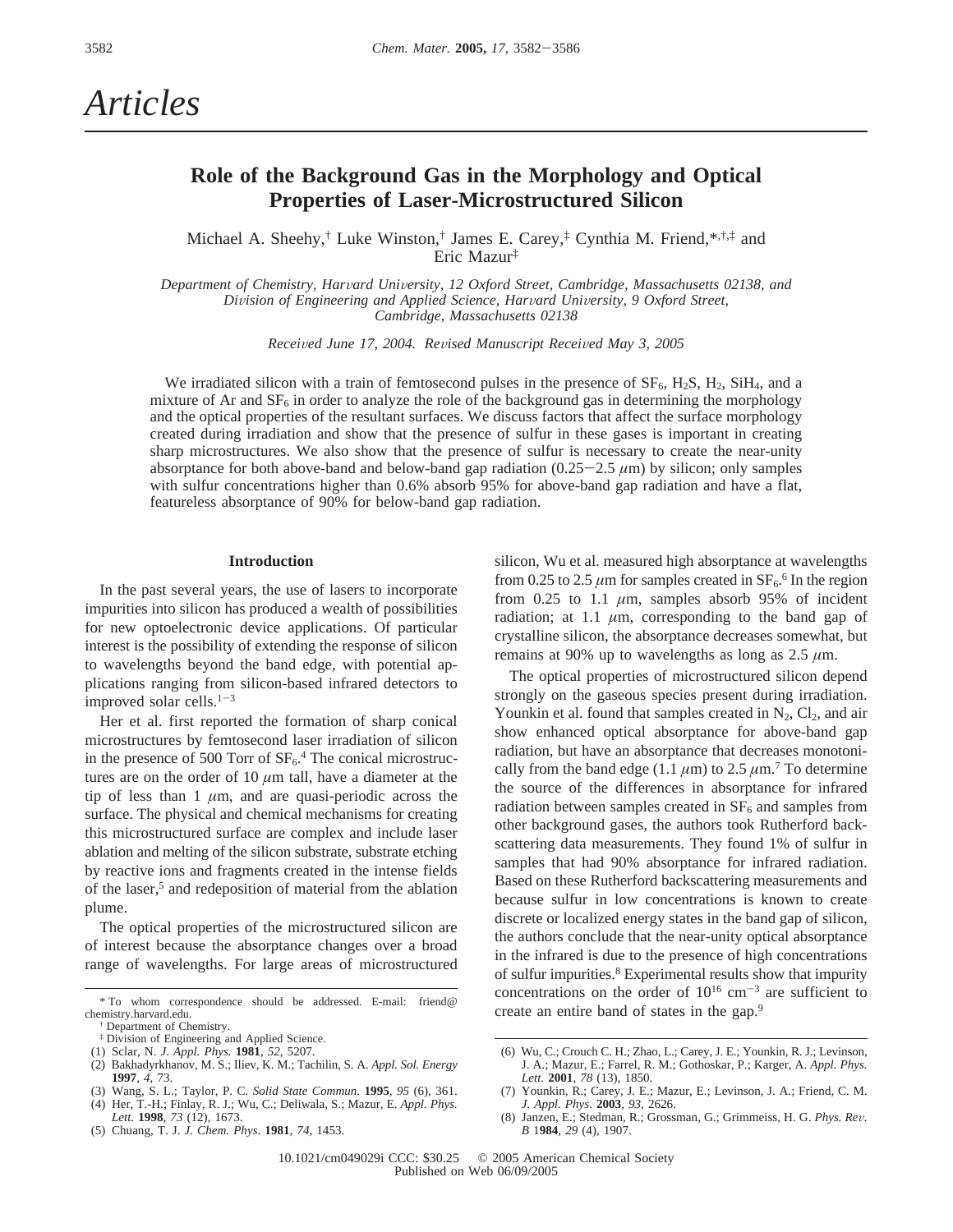Younkin et al. also examined the effect of the background gas on the morphology of the resulting microstructures.7 Microstructures formed in  $SF_6$  and  $CI_2$  are sharper and twice as dense as those formed in  $N_2$  and air. This difference is attributed to the ability of halogens to create volatile compounds of silicon, which nitrogen and oxygen do not.

Crouch et al. analyzed the crystallinity of the samples using transmission electron microscopy.<sup>10</sup> They found that the outer layer of the microstructures, a layer that is several hundred nanometers thick, consists of silicon nanocrystallites embedded in an amorphous and polycrystalline silicon network.

To gain a deeper understanding of the factors affecting the optical properties and morphology of these samples, we compare the morphologies and the optical properties of the structured surfaces created in  $H_2S$ ,  $SF_6$ ,  $SiH_4$ ,  $H_2$ , and a mixture of Ar and  $SF<sub>6</sub>$ . The work presented here provides new insight into the chemistry that leads to the formation of sharp microstructures as well as some of the critical factors for attaining near-unity absorptance over a broad range of wavelengths.

#### **Experimental Section**

For all experiments described in this paper, we used high resistivity ( $\rho = 800-1200$  Ωcm), *n*-doped, Si(111) wafers cut into  $10 \times 10$  mm<sup>2</sup> pieces. The samples were loaded into a stainless steel vacuum chamber and evacuated to about 50 mTorr using a corrosion-resistant mechanical pump. Subsequently, the system was backfilled to a pressure of 500 Torr with a specific gas or mixture. For the pure gases, we backfilled the chamber to 500 Torr via a gas-handling manifold. In experiments using a mixture of Ar and  $SF<sub>6</sub>$ , the desired quantity of  $SF<sub>6</sub>$  was first added to the chamber. The manifold was then evacuated and backfilled with argon to bring the total pressure to 500 Torr with argon.

All microstructuring was done using a 1-kHz train of 100-fs, 800-nm laser pulses with a fluence of 10 kJ/m2 focused to a spot of 150  $\mu$ m in diameter. The sample was translated horizontally at 250  $\mu$ m/s and stepped vertically 75  $\mu$ m at the end of each row to create near uniform exposure to the laser over large areas of silicon. With the parameters listed above, approximately 600 pulses irradiate each spot on the surface.

We annealed microstructures formed in the presence of  $H_2S$  in a separate stainless steel chamber with a base pressure of  $2 \times 10^{-6}$ Torr in order to monitor changes in the morphologies and the optical properties of samples annealed at different temperatures. The samples were clamped to a tantalum foil and a thermocouple was spot-welded to one of these clamps, ensuring good mechanical contact between the thermocouple and the sample surface. The sample was radiatively heated to the desired temperature by a tungsten filament. The sample was annealed for 30 min at the desired temperature and the background pressure never exceeded  $5 \times 10^{-4}$  Torr.

To measure the optical properties of the samples, we measured the infrared absorptance with an UV-Vis spectrophotometer equipped with an integrating sphere detector. The reflectance (*R*) and transmittance (*T*) were measured for wavelengths in the range of 0.25-2.5  $\mu$ m, in 1-nm increments. The absorptance ( $A = 1 R - T$ ) was then plotted versus the wavelength. (We use the term



Figure 1. Scanning electron micrographs of surfaces created in the presence of (a)  $H_2S$ , (b)  $SF_6$ , (c)  $SiH_4$ , and (d)  $H_2$ .

absorptance because it is a calculated, quantitative measure of the amount of absorption that occurs in the material; this calculated value allows quantitative comparison.)

We used Rutherford backscattering measurements to study the chemical composition of the microstructured samples. We first dipped the samples for 10 min in a 10% HF solution to remove the native oxide, then rinsed the sample, and placed it in the backscattering chamber. The backscattering measurements were taken with 2.0-MeV alpha particles and an annular solid-state detector. We determined the composition of the samples by fitting the data to simulated spectra.<sup>11</sup> In all simulations, the thickness of the doped layer was taken as 200 nm. This thickness was chosen based on the best fit as well as the transmission electron microscopy results in ref 10.

#### **Results**

Figure 1 shows scanning electron microscope images of surfaces prepared in  $H_2S$ ,  $SF_6$ ,  $H_2$ , and  $SiH_4$ . The surfaces prepared in  $SF_6$  and  $H_2S$  have nearly identical microstructures, are approximately 10  $\mu$ m tall, and are 5  $\mu$ m  $\times$  3  $\mu$ m wide at the base. The radius of curvature at the tip is slightly less than  $1 \mu m$  and the average tip-to-tip spacing is about  $4 \mu m$ *µ*m. The sides of the microstructures are covered with nanometer-scale dendritically shaped material. Figure 1 also shows that the microstructures formed in the presence of  $H_2$ and  $SiH<sub>4</sub>$  have a blunter shape than those formed in the presence of H<sub>2</sub>S and SF<sub>6</sub> and are  $10-12 \mu m$  in height and 4  $\mu$ m × 10  $\mu$ m wide at the base. The microstructures have a much greater area at the tip (4  $\mu$ m  $\times$  8  $\mu$ m) and a tip-to-tip spacing of 6  $\mu$ m. The number and density of the dendritic nanoparticles are lower than those formed in the presence of  $H_2S$  and  $SF_6$ .

Samples irradiated in the presence of  $H_2S$  and  $SF_6$  are black to the eye, while those irradiated in the presence of gases that do not contain sulfur are dull gray. Figure 2 shows the optical absorptance for the silicon samples prepared in  $H_2$ , SiH<sub>4</sub>, SF<sub>6</sub>, and H<sub>2</sub>S, along with the absorptance for an unstructured silicon substrate. The microstructured surfaces' absorptance at wavelengths from  $0.25$  to  $1.1 \mu m$  is 50% higher than crystalline silicon. Samples irradiated in the

<sup>(9)</sup> Pankove, J. I. *Optical Processes in Semiconductors*; Dover: New York, presence of H<sub>2</sub>S and SF<sub>6</sub> absorb 95% for above-band gap 1971.

<sup>(10)</sup> Crouch, C. H.; Carey, J. E.; Shen, M.; Mazur, E.; Genin, F. *Appl.*

*Phys. A* **2004**, *79* (7), 1635. (11) http://www.genplot.com.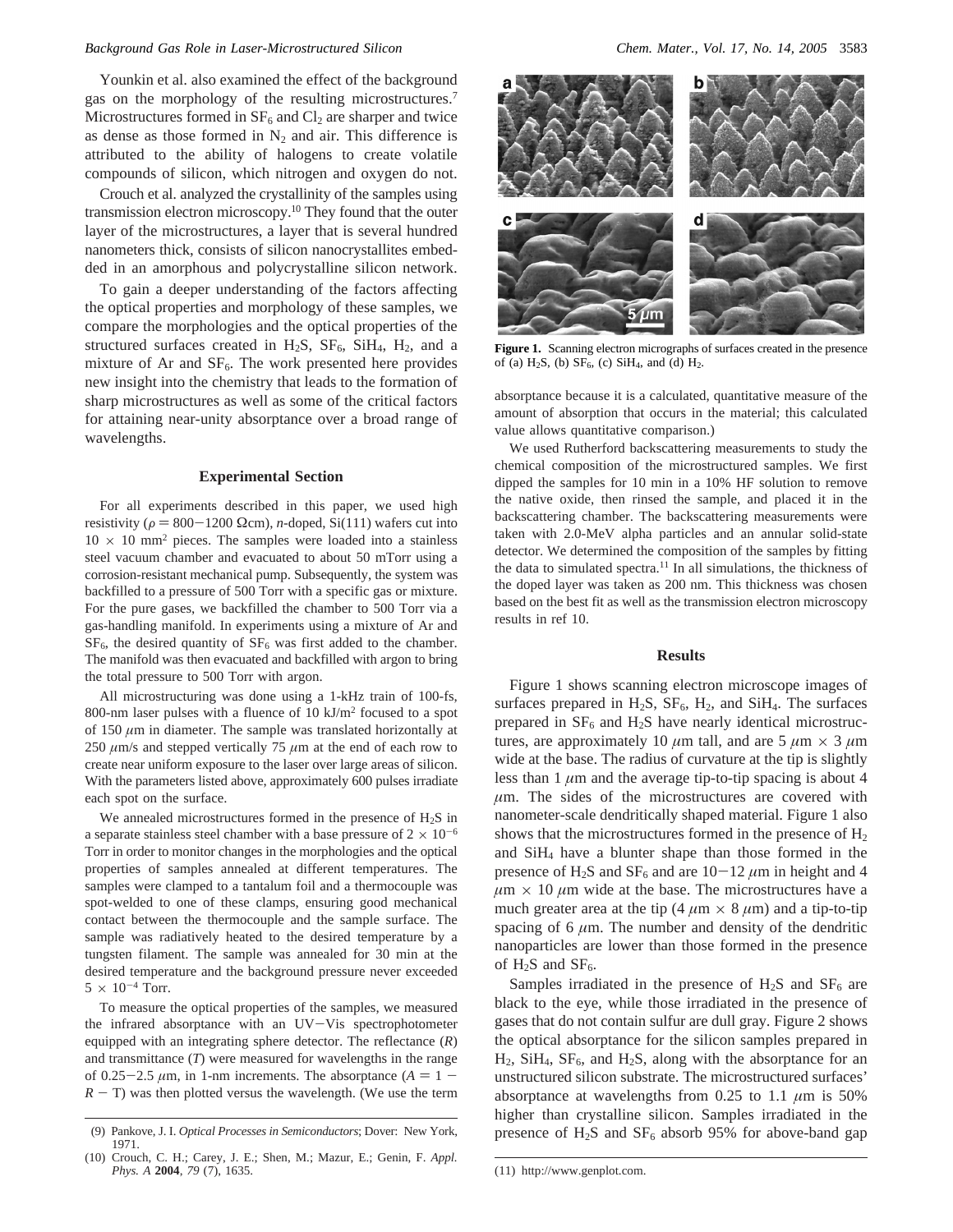

**Figure 2.** Infrared absorptance for surfaces created in the presence of (a)  $H_2S$ , (b)  $SF_6$ , (c)  $SiH_4$ , and (d)  $H_2$ . A trace for crystalline silicon (e) is included for reference.

**Table 1. Sulfur Content and Absorptance at 2** *µ***m of Surfaces Created in the Presence of Various Gases at a Total Pressure of 500 Torr**

| gas                          | absorptance<br>at $2 \mu m$ | sulfur content<br>$(\pm 0.2\%)$ |
|------------------------------|-----------------------------|---------------------------------|
| H <sub>2</sub> S             | 90%                         | $1.0 \pm 0.2\%$                 |
| SF <sub>6</sub>              | 90%                         | $1.0 \pm 0.2\%$                 |
| $Ar + 1\% SF_6$              | 90%                         | $0.6 \pm 0.2\%$                 |
| $Ar + 0.1\%$ SF <sub>6</sub> | 60%                         | $0.2 + 0.2\%$                   |
| SiH <sub>4</sub>             | 33%                         | $\leq 0.1\%$ <sup>a</sup>       |
| Ar                           | 15%                         | $\leq 0.1\%$ <sup>a</sup>       |
| H <sub>2</sub>               | 8%                          | $\leq 0.1\%$ <sup>a</sup>       |

*<sup>a</sup>* Because of the lack of crystallinity of the samples and because the sulfur peak is nearly enveloped by the broad silicon peak, the detection limit of our measurements is estimated to be on the order of 0.1%.



**Figure 3.** Scanning electron micrographs of structures created in the presence of (a) 1% partial pressure of  $SF<sub>6</sub>$  and (b) 0.1% partial pressure of  $SF<sub>6</sub>$ 

radiation; those in  $H_2$  and Si $H_4$  absorb 90% for above-band gap radiation.

Figure 2 also shows the below-band gap absorptance from 1.1 to 2.5  $\mu$ m. Samples irradiated in the presence of H<sub>2</sub>S and  $SF<sub>6</sub>$  have flat, featureless 90% absorptance for incident radiation in this wavelength range. Surfaces irradiated in the presence of  $H_2$  and  $SiH_4$  have an absorptance that falls monotonically for wavelengths longer than 1.1 *µ*m. Table 1 provides a metric of the absorptance at 2 *µ*m for each of the samples listed above that displays the changes described qualitatively above.

Figure 3 shows how the morphology of the microstructures depends on the partial pressure of the sulfur-containing gas. Microstructures formed in the presence of low partial pressures of sulfur more closely resemble microstructures created in pure  $H_2$  and Si $H_4$  than those created in pure  $H_2S$ and  $SF_6$ . Individual microstructures from a 0.1%  $SF_6$  sample (partial pressure of 500 mTorr) are 8  $\mu$ m tall and 13  $\mu$ m  $\times$ 7  $\mu$ m at the base. The structures taper to 8  $\mu$ m  $\times$  3  $\mu$ m at the tip and the average tip-to-tip spacing is on the order of  $8 \mu$ m. Those created in 1%  $SF<sub>6</sub>$  (partial pressure of 5 Torr) are 9  $\mu$ m tall and 8  $\mu$ m  $\times$  4.5  $\mu$ m at the base and taper to



**Figure 4.** Infrared absorptance for surfaces created in (a) 1% SF<sub>6</sub>, (b) 0.1%  $SF<sub>6</sub>$ , and (c) Ar.



**Figure 5.** Scanning electron micrographs of structures created in (a) H<sub>2</sub>S and annealed to (b) 900 K.

 $4 \mu m \times 2 \mu m$  at the tip (Figure 3). The tip-to-tip spacing is approximately 6 *µ*m for these structures, making them slightly higher in areal density than those from  $0.1\%$  SF<sub>6</sub>. Microstructures formed in either 0.1%  $SF<sub>6</sub>$  or 1%  $SF<sub>6</sub>$  also have very little nanostructure on the sides, similar to the microstructures formed in pure  $H_2$  and Si $H_4$ .

Figure 4 shows the absorptance for the microstructured surfaces created in mixtures of argon and sulfur and that of a sample created in pure argon. There is an increase in both above-band and below-band gap absorptance of the samples created in low partial pressures of sulfur compared to the absorptance of samples created in  $H_2$  and Si $H_4$ ; the absorptance of the sample created in argon decreases monotonically for wavelengths longer than 1.1 *µ*m closely resembling that of the samples created in  $H_2$  and Si $H_4$ . Both samples created in sulfur mixtures absorb 95% for above-band gap radiation. The absorptance for below-band gap radiation can be seen qualitatively in Figure 4; quantitative values for the absorptance at 2 *µ*m are provided in Table 1.

Scanning electron microscope images taken before and after annealing at 900 K (Figure 5) show that the morphology does not change within the resolution of the electron microscope. Figure 6 shows the optical properties of samples annealed at temperatures ranging from 475 to 900 K. All annealed samples have an absorptance of 95% for aboveband gap radiation. The absorptance for below-band gap radiation decreases as the annealing temperature increases, but the absorptance remains flat and featureless. The sample annealed at 475 K absorbs 85% for below-band gap radiation (as compared to 90% absorptance for unannealed samples). Those annealed to 700, 800, and 900 K absorb 80%, 75%, and 70% for below-band gap radiation respectively and the results are summarized in Table 2.

Table 1 and Table 2 contain compositional information obtained from Rutherford backscattering. Structures created in H2S have a sulfur content of approximately 1% and there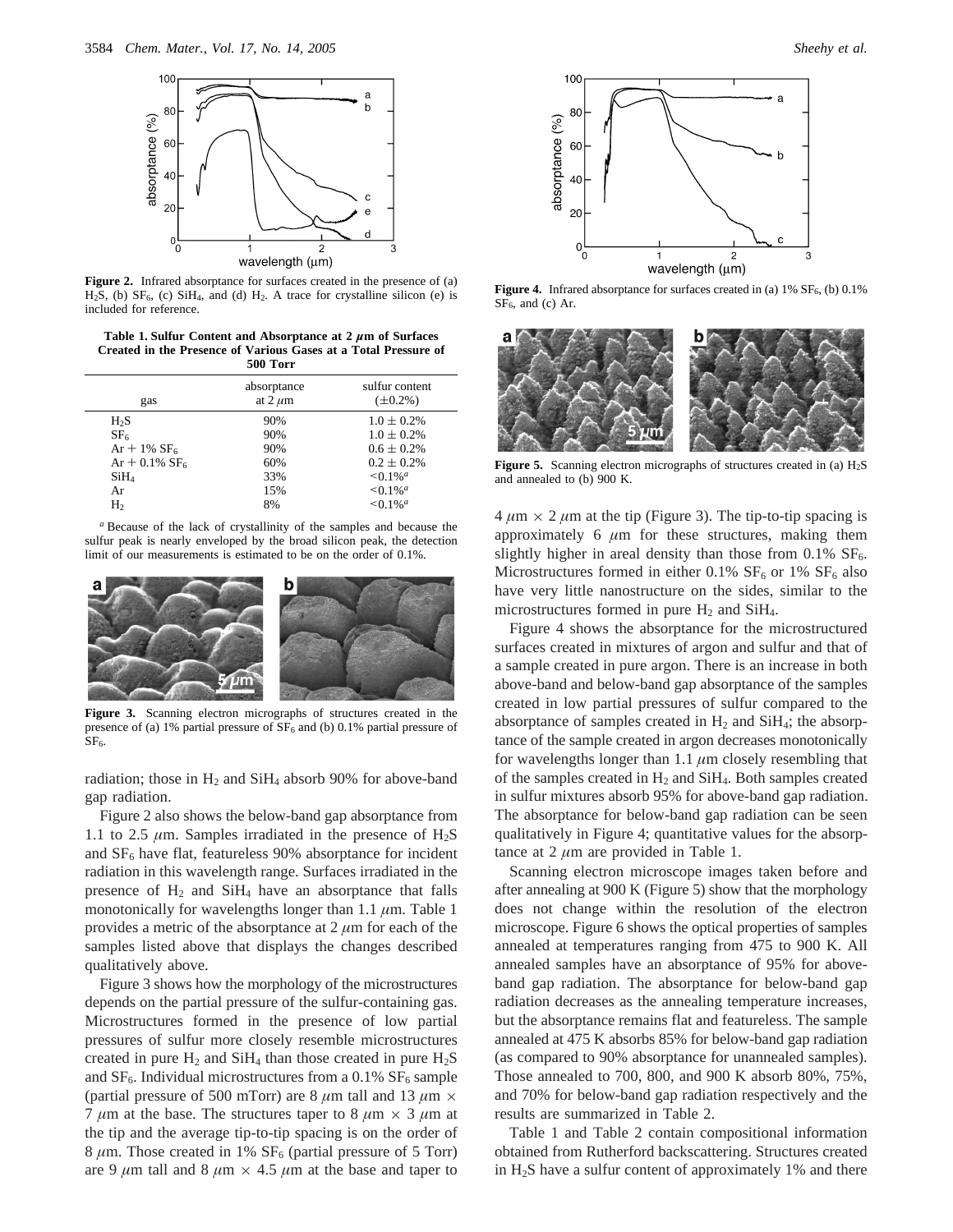

**Figure 6.** Infrared absorptance for  $H_2S$  surfaces annealed to (a) 475 K, (b) 700 K, (c) 800 K, and (d) 900 K.

**Table 2. Dependence of the Absorptance at 2** *µ***m and the Sulfur Content on Annealing Temperature**

| annealing<br>temperature $(K)$ | absorptance<br>at $2 \mu m$ | sulfur content<br>$(\pm 0.2\%)$ |
|--------------------------------|-----------------------------|---------------------------------|
| 475                            | 85%                         | $1.0 \pm 0.2\%$                 |
| 700                            | 80%                         | $1.0 \pm 0.2\%$                 |
| 800                            | 75%                         | $1.0 \pm 0.2\%$                 |
| 900                            | 70%                         | $1.0 \pm 0.2\%$                 |
|                                |                             |                                 |

is no measurable change in the sulfur content upon annealing at 900 K. The sample created in 1%  $SF<sub>6</sub>$  contains 0.6% sulfur, while the  $0.1\%$  SF<sub>6</sub> sample has a sulfur concentration of 0.2%. We detected no sulfur in samples formed in  $SiH_4$ ,  $H_2$ , or argon.

### **Discussion**

The experimental results in Figures 1 and 3 demonstrate that the presence of sulfur in the background gas is crucial to create sharp, triangular microstructures. The fact that the morphology is nearly identical for structures created in H2S and  $SF<sub>6</sub>$  indicates that the presence of H and F, common etchants of silicon with differing etch rates, are not as important as the presence of sulfur. In addition, there is a notable reduction in tip area for the individual microstructures as the amount of sulfur-containing species in the background increases. This reduction leads to a sharpening of the microstructures and an increase in the aspect ratio.

The morphology of the microstructured surfaces and the incorporation of sulfur into the surface layer are responsible for the increased absorptance at wavelengths from 0.25 to 1.1  $\mu$ m. Assuming the same absorption coefficient as for crystalline silicon, two reflections on the sidewalls of the microstructured silicon increases the absorptance from approximately 70% to about 90%. These reflections can account for the increased absorptance seen in all microstructured samples, but fails to do so for the 5% increase seen in all samples created in an ambient-containing sulfur relative to that of samples created in an ambient without sulfur. The incorporation of sulfur into this outer layer must therefore create a material with an absorption coefficient that is greater than that of crystalline silicon.

Because silicon has such a small absorption coefficient in the near-infrared, multiple reflections on the sidewalls of the microstructures cannot explain the absorptance for belowband gap radiation that we observe in our samples. Damage and disorder introduced to the lattice (transmission electron

microscopy results<sup>10</sup> indicate that the outer 200 nm of the surface is partially crystalline and partially amorphous) by femtosecond-laser irradiation and incorporation of elements of the background gas create a tail of states below the band gap by changing the bond lengths, bond angles, and/or coordination of the crystalline silicon; the extent of damage and disorder determines the width of the tail and the number of states available at each wavelength.12 These changes to the lattice explain the below-band gap absorptance we measure in  $H_2$ , Si $H_4$ , Ar, and 0.1%  $SF_6$ , as well as a portion of the absorptance observed in the samples created in a sulfur containing ambient.

The flat, featureless 90% absorptance for below-band gap radiation seen for samples created in  $H_2S$ ,  $SF_6$ , and a mixture of 1%  $SF<sub>6</sub>$  and Ar, however, cannot be explained by changes in morphology nor lattice damage alone. The microstructured surfaces created in the presence of  $H_2S$  and 1%  $SF_6$  have different morphologies, yet the infrared absorptance traces are very similar. Also, the damage done to the lattice is similar for all samples because the laser fluence is the same in all experiments. The creation of high absorptance for below-band gap radiation must therefore be the result of a parameter other than morphology or lattice damage.

Rutherford backscattering measurements indicate that the concentration of sulfur in our samples is greater than 0.6% (atomic concentration of about  $10^{20}$  cm<sup>-3</sup>) for all samples that possess a 90% absorptance for below-band gap radiation. The solid solubility of sulfur in crystalline silicon is less than  $10^{15}$  cm<sup>-3</sup> and a concentration of 0.6% of sulfur incorporated in the microstructured samples is more than sufficient to create a broad band of absorption energies. A previous study of the electronic states of sulfur in silicon identified eight discrete donor states in the gap of silicon at an atomic sulfur concentration of about  $10^{16}$  cm<sup>-3</sup>. <sup>8</sup> The deepest of these levels resides 614 meV below the conduction band edge.<sup>8</sup> If sulfur creates an entire band of states from 614 meV below the conduction band edge to the conduction band, the gap between the top of the valence band and this new band would be 456 meV, corresponding to a wavelength of  $2.7 \mu m$ .

The possibility also exists that the absorptance in the nearinfrared region of the spectrum is due to sulfur bonding with silicon in a highly disordered network. Excess sulfur atoms could stabilize the lattice in a nonequilibrium geometry and create a material with a greater absorption coefficient at energies below the band gap of crystalline silicon. A study on the depth distribution of ion-implanted sulfur into silicon concludes that sulfur clusters around defect sites induced by the ion beam, especially in the defect-rich transition layer between the implantation-damaged layer and the unperturbed crystalline silicon layer.13 Given the similarity in atomic concentrations of sulfur as well as the thickness of the disordered layer between the ion-implanted samples and our microstructured samples, we expect that sulfur coordinates around any area with a high density of defects and stabilizes the network. This distribution of atoms has a new electronic configuration that may cause a broad band of absorption energies in the near-infrared.

<sup>(12)</sup> Zanatta, A. R.; Chambouleyron, I. *Phys. Re*V*. B* **<sup>1996</sup>**, *<sup>53</sup>* (7), 3833. (13) Wilson, R. G. *J. Appl. Phys*. **1984**, *55* (10), 3490.